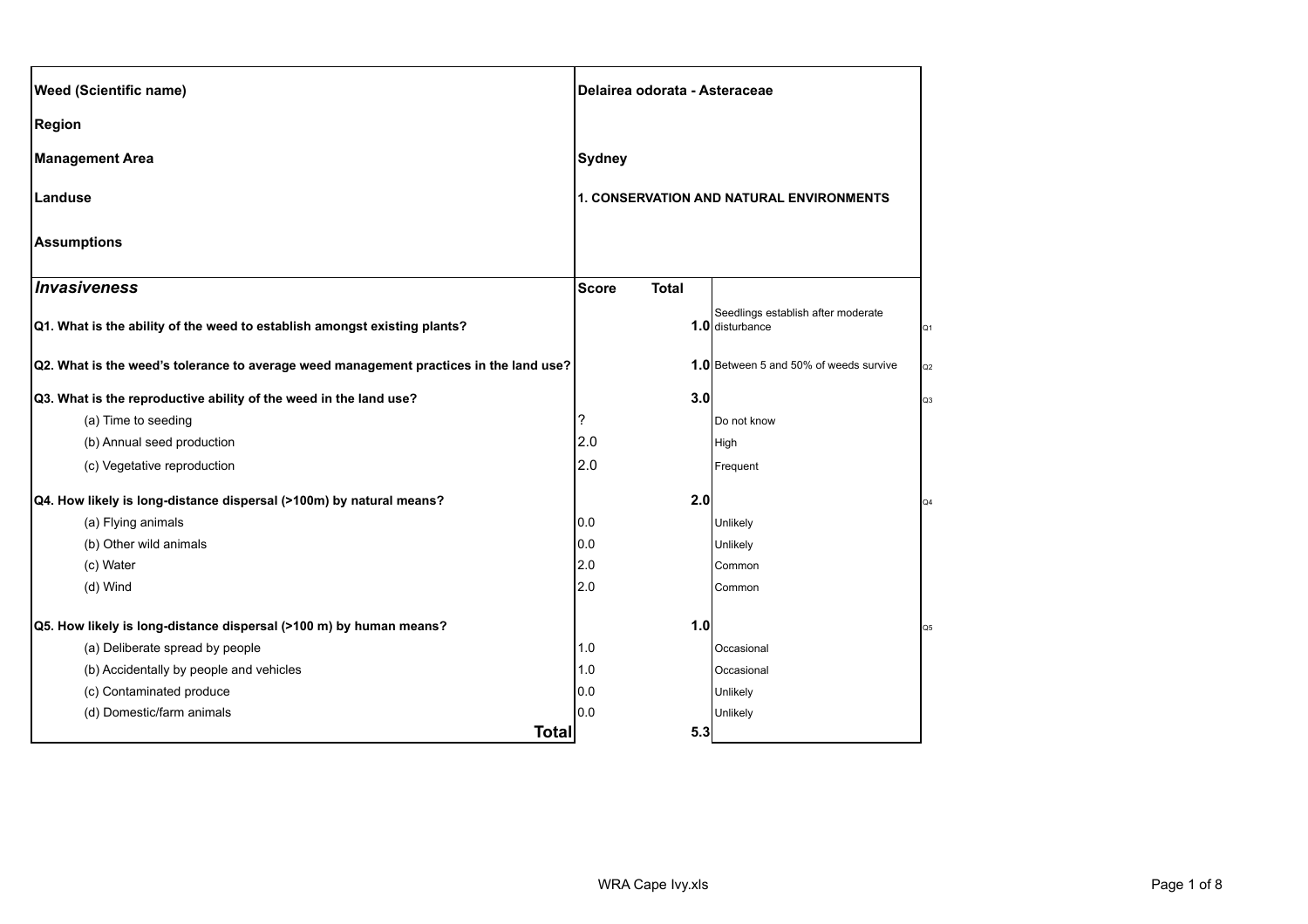| Impacts                                                                                                                     | <b>Score</b><br><b>Total</b> |                               |                |
|-----------------------------------------------------------------------------------------------------------------------------|------------------------------|-------------------------------|----------------|
| Q1. Does the weed reduce the establishment of desired plants?                                                               |                              | <b>2.0</b> 10 - 50% reduction | Q <sub>1</sub> |
| Q2. Does the weed reduce the yield or amount of desired vegetation?                                                         |                              | <b>3.0</b> 25 - 50% reduction | Q2             |
| Q3. Does the weed reduce the quality of products, diversity or services available from the<br>land use?                     |                              | $1.0$ Low                     | Q <sub>3</sub> |
| Q4. What is the weed's potential to restrict the physical movement of people, animals,<br>vehicles, machinery and/or water? |                              | $1.0$ Low                     | Q4             |
| Q5. What is the weed's potential to negatively affect the health of animals and/or people?                                  |                              | $1.0$ Low                     | Q5             |
| Q6. Does the weed have major positive or negative effects on environmental health?                                          | 0.0                          |                               | Q6             |
| (a) food/shelter                                                                                                            | 0.0                          | Minor or no effect            |                |
| (b) fire regime                                                                                                             | 0.0                          | Minor or no effect            |                |
| (c) altered nutrient levels                                                                                                 | 0.0                          | Minor or no effect            |                |
| (d) soil salinity                                                                                                           | 0.0                          | Minor or no effect            |                |
| (e) soil stability                                                                                                          | 0.0                          | Minor or no effect            |                |
| (f) soil water table                                                                                                        | 10.0                         | Minor or no effect            |                |
| <b>Total</b>                                                                                                                | 4.2                          |                               |                |
| <b>Potential Distribution</b>                                                                                               |                              |                               |                |
| Q1. Within the geographic area being considered, what is the percentage area of land use<br>that is suitable for the weed?  |                              | <b>1.0</b> 5-10% of land use  | Q1             |
| <b>Comparative weed risk score</b>                                                                                          | 22                           |                               |                |
| Weed risk category                                                                                                          | Low                          |                               |                |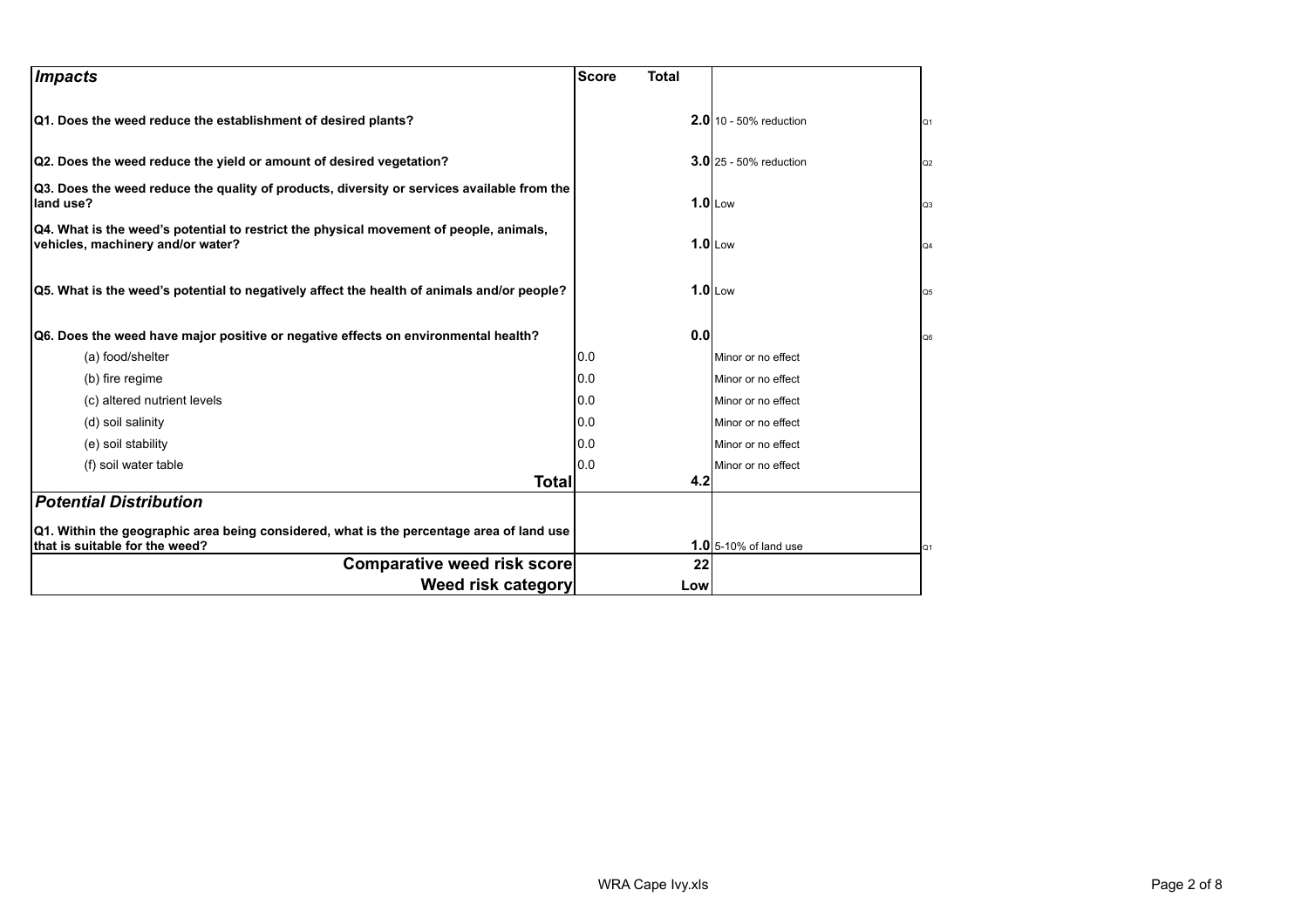| <b>Control Costs</b>                                                                                       | <b>Score</b><br>Total        |                         |                |
|------------------------------------------------------------------------------------------------------------|------------------------------|-------------------------|----------------|
| Q1. How detectable is the weed?                                                                            |                              |                         | Q1             |
| (a) Distinguishing features                                                                                |                              | always distinct         |                |
| (b) Period of year shoot growth visible                                                                    |                              | > 8 months              |                |
| (c) Height at maturity                                                                                     |                              | > 2 m                   |                |
| (d) Pre-reproductive height in relation to other vegetation                                                | 2                            | below canopy            |                |
| Q2. What is the general accessibility of known infestations at the optimum time of<br>treatment?           |                              | 0 high                  | Q2             |
| Q3. How expensive is management of the weed in the first year of targeted control?                         | 3                            |                         | Q3             |
| (a) Chemical costs/ha                                                                                      |                              | medium (\$100-\$249/ha) |                |
| (b) Labour costs/ha                                                                                        | 3                            | high (\$250-\$500/ha)   |                |
| (c) Equipment costs                                                                                        |                              | low                     |                |
| Q4. What is the likely level of participation from landholders/volunteers within the land                  |                              |                         |                |
| use at risk?                                                                                               |                              | $1.0$ medium            | Q4             |
| <b>Total</b>                                                                                               | 4.2                          |                         |                |
| <b>Persistence</b>                                                                                         | <b>Score</b><br><b>Total</b> |                         |                |
| Q1. How effective are targeted management treatments applied to infestations of the<br>weed?               |                              | 1 high                  | Q1             |
| Q2. What is the minimum time period for reproduction of sexual or vegetative<br>propagules?                |                              | $3 < 6$ months          | Q2             |
| Q3. What is the maximum longevity of sexual or vegetative propagules?                                      |                              | ? do not know           | Q <sub>3</sub> |
| Q4. How likely are new propagules to continue to arrive at control sites, or to start new<br>infestations? | 2.0                          |                         | Q4             |
| (a) Long-distance (>100m) dispersal by natural means                                                       |                              | occasional              |                |
| (b) Long-distance (>100m) dispersal by human means                                                         |                              | occasional              |                |
| <b>Total</b>                                                                                               | 6.4                          |                         |                |
| <b>Current distribution</b>                                                                                |                              |                         |                |
| Q1. What percentage area of the land use in the geographical area is currently infested by<br>the weed?    |                              | $0.1$ <1% of land use   | Q1             |
| Q2. What is the number of infestations, and weed distribution within the geographic area                   |                              |                         |                |
| being considered?                                                                                          |                              | 1.0 scattered           | Q2             |
| Total                                                                                                      | 0.9                          |                         |                |
| <b>Comparative feasibility of coordinated control score</b>                                                | 24                           |                         |                |
| <b>Feasibility of coordinated control category</b>                                                         | High                         |                         |                |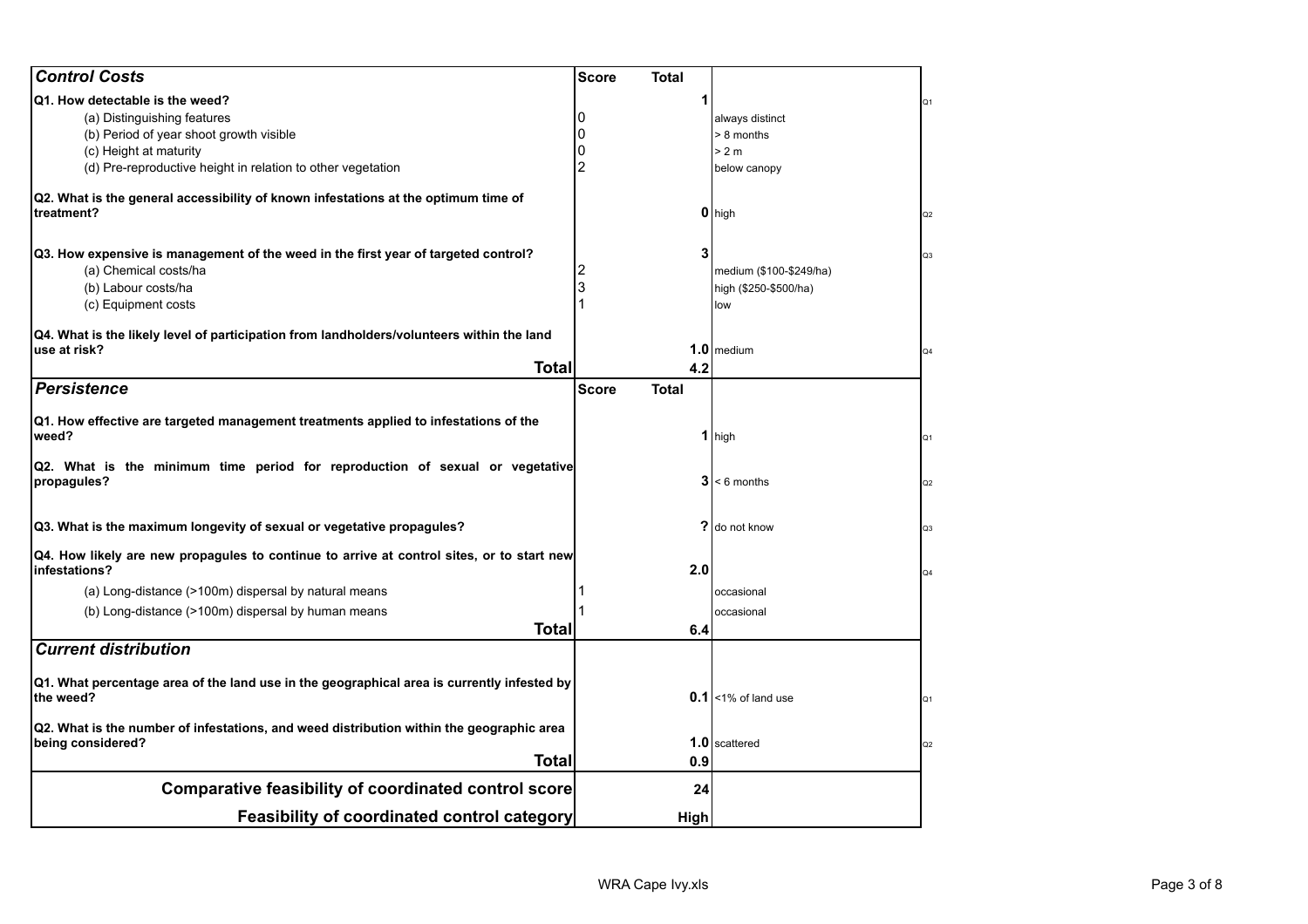| Management priority category Monitor<br><b>Calculation of overall uncertainty score</b> | 4%                                           |  |
|-----------------------------------------------------------------------------------------|----------------------------------------------|--|
|                                                                                         | Response $ _{\mathsf{Submit \, Assessment}}$ |  |
| <b>Positive Impacts</b>                                                                 |                                              |  |
| <b>References/Other comments</b>                                                        |                                              |  |

Re: Sources: Many of the questions above answered as a group by: F Davis & S Granger - Sydney North WC, N Booth - Sydney West/Blue Mountains WC, and M Thrulow & J Daniels -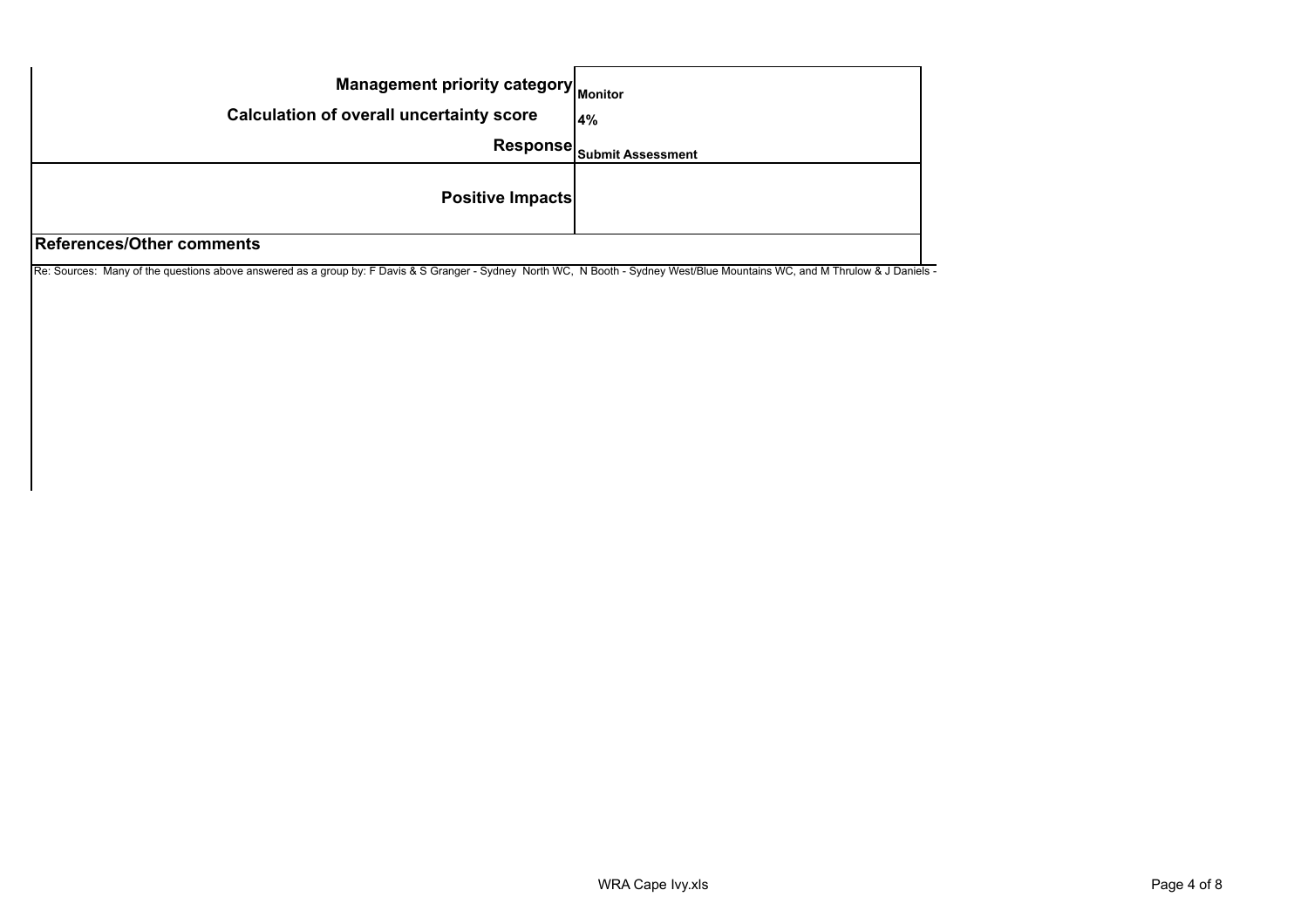**Source and comments**

pers. obs. SS http://www.weedsbluemountains.org.au/cape\_ivy.asp

see below

http://www.weedsbluemountains.org.au/cape\_ivy.asp http://www.hear.org/pier/wra/pacific/delairea\_odorata\_htmlwra.htm http://www.calipc.org/symposia/archive/pdf/18854.pdf

http://www.weedsbluemountains.org.au/cape\_ivy.asp http://www.hear.org/pier/wra/pacific/delairea\_odorata\_htmlwra.htm Sydney Weeds Committees Garden Escapes Booklet

http://www.weedsbluemountains.org.au/BMCC%20Weeds%20Booklet.pdf Sydney Weeds Committees Garden Escapes Booklet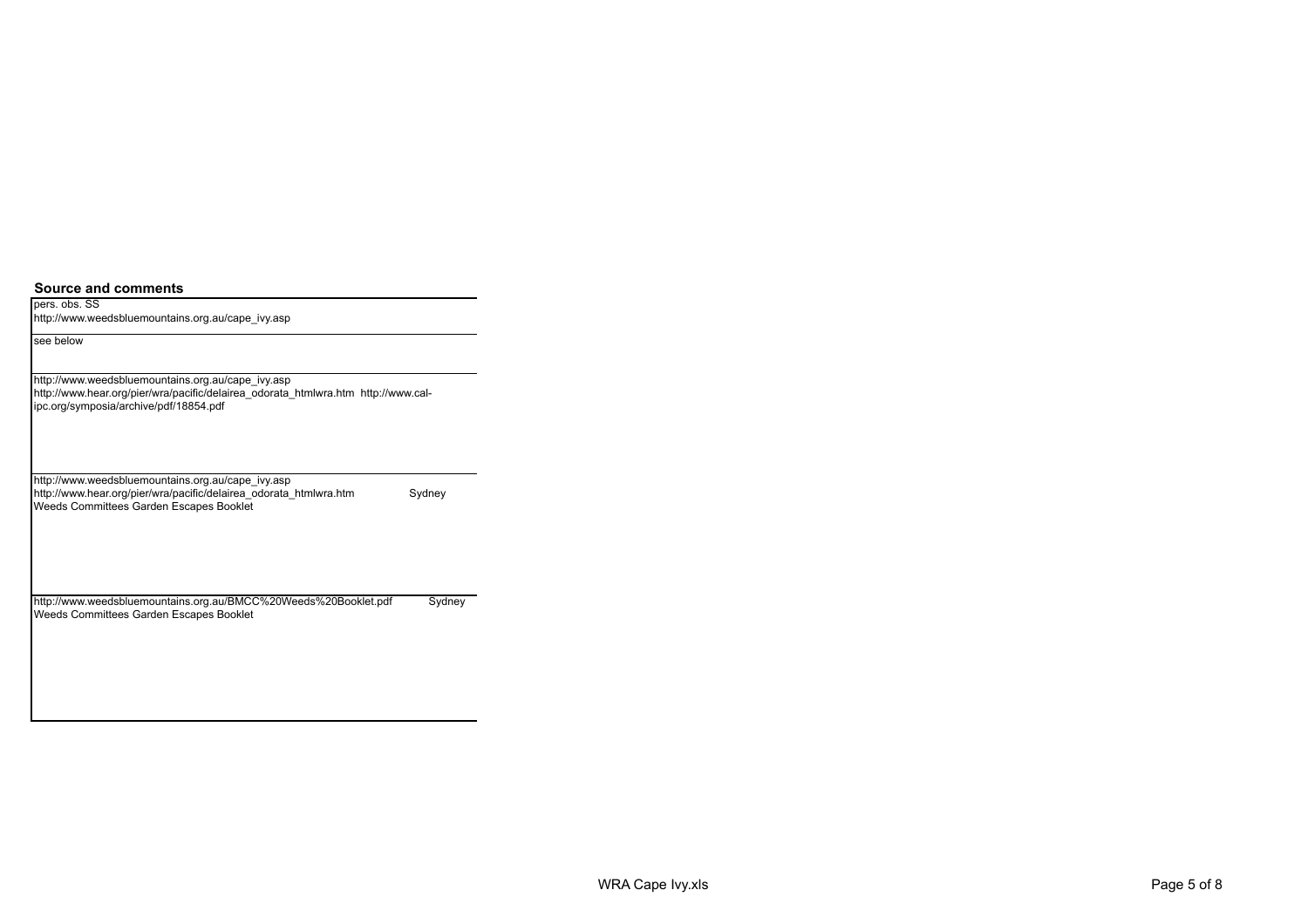http://www.weedsbluemountains.org.au/cape\_ivy.asp Climbing or smothering growth habit. http://www.hear.org/pier/wra/pacific/delairea\_odorata\_htmlwra.htm

http://www.weedsbluemountains.org.au/cape\_ivy.asp

Toxic to animals. Causes allergies or is otherwise toxic to humans. http://www.hear.org/pier/wra/pacific/delairea\_odorata\_htmlwra.htm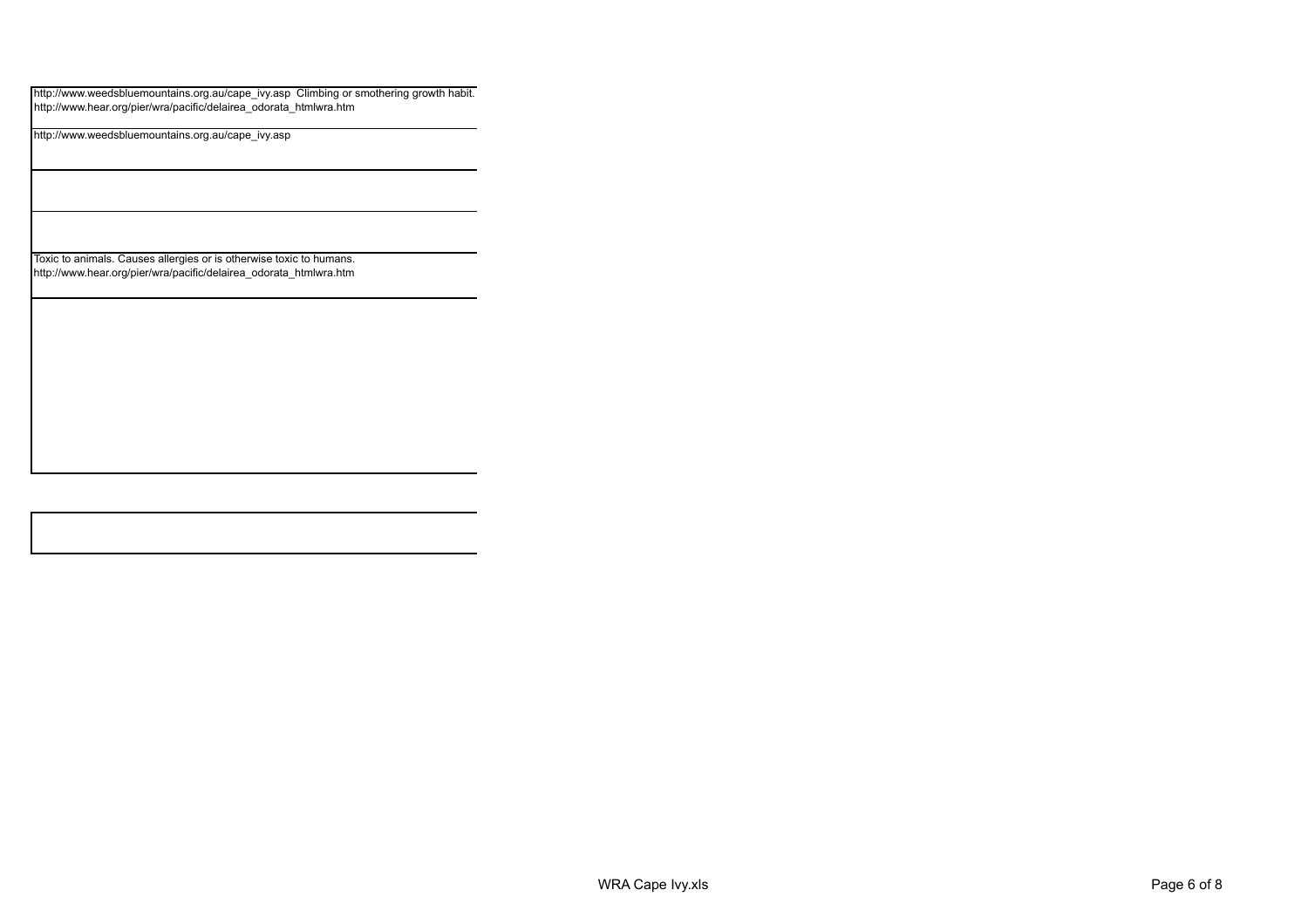Can reach 10m. Sydney Weeds Committees Garden Escapes Booklet

Sydney Weeds Committees Garden Escapes Booklet